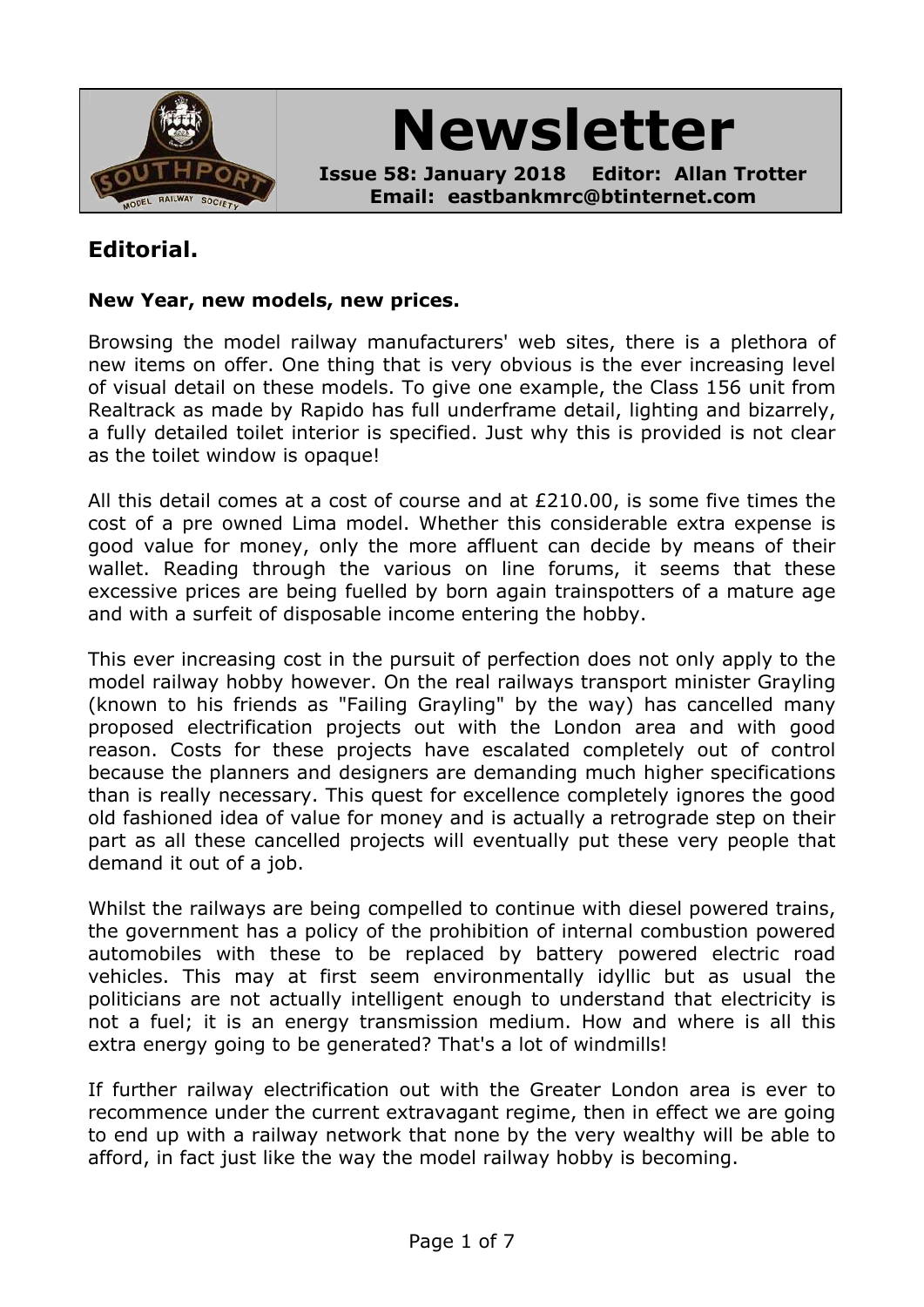# **Diary of forthcoming events.**

| 23-24-25th Feb 2018       | Monsal Dale exhibiting at Modelrail Scotland, Glasgow   |
|---------------------------|---------------------------------------------------------|
| 24th Feb 2018             | Canadian Pacific, Southport Lecture Society, Jim Ford   |
| 10 <sup>th</sup> Mar 2018 | Night Ferry, Southport Lecture Society, Allan Trotter   |
| 28 <sup>th</sup> Apr 2018 | Spring Model Railway Exhibition, All Saints Church Hall |

### **Chairman's report.**

I hope you all had a very happy Christmas and received lot of appropriate goodies (model railway of course). My family of course did not, it was all much more sensible stuff (additive for gin and tonics, trousers and chocolates, they can share them).

I was sorry that I had to leave the party early on Friday night but I had instructions from the grandchildren to be there when they arrived, depending on which set of grandchildren it was, I either had a 50% success rate or a 50% failure rate. I must thank Jim for doing all the organising of this event, he did a splendid job. I should also thank those who so generously donated prizes for the raffle and to Frank for running it.

Both Jim and myself will be away for the whole of January and probably only contactable sporadically via e-mail. Frank has kindly agreed to be the primary contact point during this time with Tony being the contact for things specifically in connection with the Clubrooms. On which point, I have been contacted by the contractors who have informed us that the remaining work on the building will recommence on or about the 15th January. Apparently they have track possession that weekend and will be putting up scaffolding again so that the work on the south elevation can be done (pointing, gutter connection, kitchen roof and cladding etc, as well as painting). We have decided that the club night for the month of January will be on Friday only, reverting back to Tuesday and Friday from February.

Could I please remind members that subscriptions, held at £35 for this year, are now due. Please let David have your subscription (cash or cheque) as soon as possible since we do have to pay rent, rates, insurance and electricity.

Finally, I would like to wish you all the best for the New Year and will see you in February. **Ian Shulver.**

## **Secretary's report.**

A Happy New Year to members from myself and Fiona. And thanks to all of you who attended our Christmas Party and made it such an outstanding success. I am sorry that the impending arrival of painters from the Network Rail contractors prevented the operation of Fishy Tales which is now approaching its first milestone (all track down and aligned). Similarly Clairmont Quay is awaiting its re-wire. Monsal Dale ran well all night but with the cold weather not many would want to venture upstairs.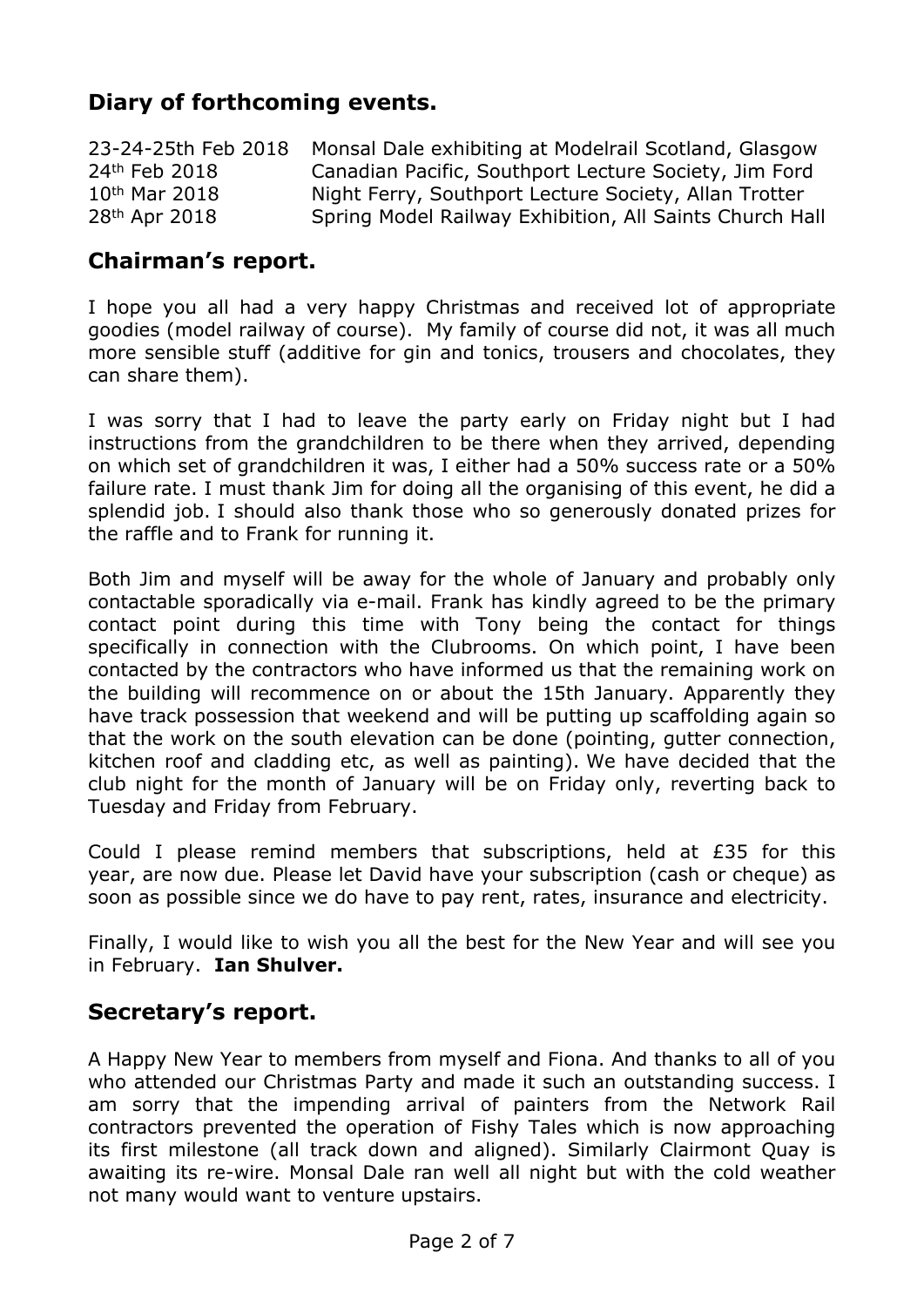It was nice to meet up with old friends and I hope that you were able to sleep well after the ghost story. Network Rail's contractor is intending to paint the inside windows during January which reduces access to Fishy and they are also proposing to erect scaffolding and complete the outstanding external work over the weekend possession of 14/15th January but maybe we shouldn't hold our breath as they were originally doing this work in November. If you attended the party, you will have seen the damp patches inside our lounge as a result of the failure to connect the downpipe.

In view of the continuing work by Network Rail on the project, the Committee are proposing that for the month of January, the club will only meet on Friday nights and in the absence of the Chairman and myself during that month, Frank Parkinson has kindly agree to act as stand-in for Chairman and Secretary.

Once more, a Happy and Prosperous New Year is offered to all members and we hope to see you at the clubroom and attending club events in 2018. **Jim Ford.**

## **Treasurer's report.**

No report submitted.

## **Exhibition Coordinator's report.**

No report submitted.

#### **Contributions from Members.**

#### **West Country Electrification.**

I have recently been reading The Taunton to Barnstaple line – a history of the Devon and Somerset Railway by Freddie Huxtable (Lightmoor Press) and was amazed to find that the Board of the Great Western Railway had, in 1925, commissioned a report from Sir Philip Dawson. This was published in 1927 and was entitled The Electrification of the Main Line Taunton to Penzance and Branches West of Taunton.

Before I discuss this particular document though, who was Sir Philip Dawson? He was born in 1866 and, unusually, was educated at Ghent and Liege Universities before becoming a member of the Institutes of Civil, Mechanical and Electrical Engineers. He was a partner in consulting engineers Kincaid, Waller, Manville and Dawson working mainly on dock developments and electrical supply and traction projects throughout the British Empire. His work was clearly of a very high professional standard as indicated by being awarded both the George Stephenson Medal (ICE) and the Gold medal by the Institute of Transport, and, again unusually, was able to converse in French, Italian, German, Dutch, Portuguese and Russian. Early in the 1900's he received a commission in the Volunteer Force (the precursor of the Territorial Army)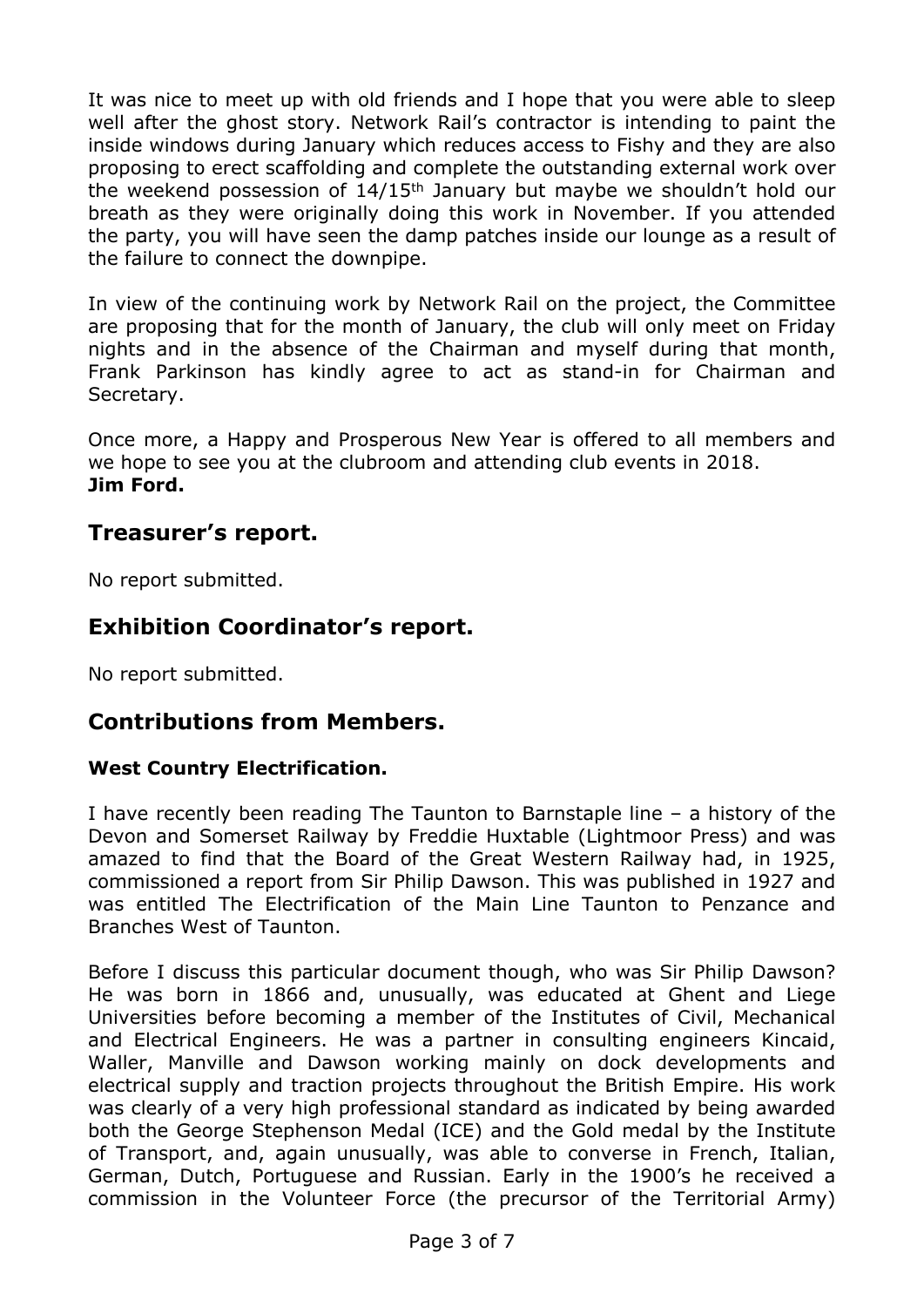eventually rising in rank to lieutenant colonel and commanding the West Kent Regiment. He did not see active service during WW1 but worked in the Ministry of Munitions and Board of Trade (Water Power Resources Committee). After the war he became active in Conservative politics and in 1921 was elected to represent Lewisham West following a by election, retaining his seat until his death in 1938. His politics were said to be right of centre and in his later years was in opposition to the India Act and was an admirer of Benito Mussolini (do I hear cheers from a couple of our members). Indeed shortly before his death he became Chairman of the Anglo- Italian Parliamentary Committee.

However, back to the 1927 report. Prior to this report, there had been an earlier one discussing GWR branch lines, reviewing the potential for energy savings by replacing steam traction with rail motors, but also taking in signalling and staffing matters. Maybe the review was given added impetus following the general strikes of 1924 and 1926; the latter originating in the coal industry and which largely brought the railways to a standstill. The 1927 report was clearly very comprehensive looking at political, economic and technical matters and was one of the earlier ones acknowledging that road motor services were a serious competitor to the railways. It gave play to improved safety (better visibility) and as for economic aspects, recognised that electric traction offered an improved average speed for both passenger and freight traffic, quicker turn-round times, lower downtime, quicker locomotive preparation times, lower maintenance costs and reduced deterioration (of the track bed?). Also mentioned were the reduced operating cost of coal and water.

On the technical side the report went into some detail, but was lacking in others. The main omission was that there was no specification of the voltage to be used but it did specify various conductor diameters for the overhead supply. It also gave diagrams showing track feeds and substation positions. It reviewed the type of locomotives that might be employed (1200-1400 hp) as well as indicative costs based on locomotives currently being used on the continent. It also mentioned that mixing steam and electric operation was not desirable. The capital cost of the conversion of all lines west of Taunton was estimated to be almost £3.4m. Presumably the report was purely a review and history has told us that any recommendations given about changing to electric traction were not followed through.

However, all was not lost to the pro-electric fraternity because in 1939 there was a follow-up report on electrification west of Taunton. This was prepared by Metz and McLellan and was independent of the 1927 report. The report, precipitated by a significant rise in coal prices, was a much shorter document estimating the cost of conversion to be £5.1m but with a return on investment of just 0.75%. Although this was a positive return, it was clearly not deemed significant enough and in any event WW2 intervened putting paid to any infrastructure investment anywhere on the railway system.

Were the decisions made by the GWR board in 1927 and 1939 not to proceed with electrification correct? I am sure that many of the railways built in the mid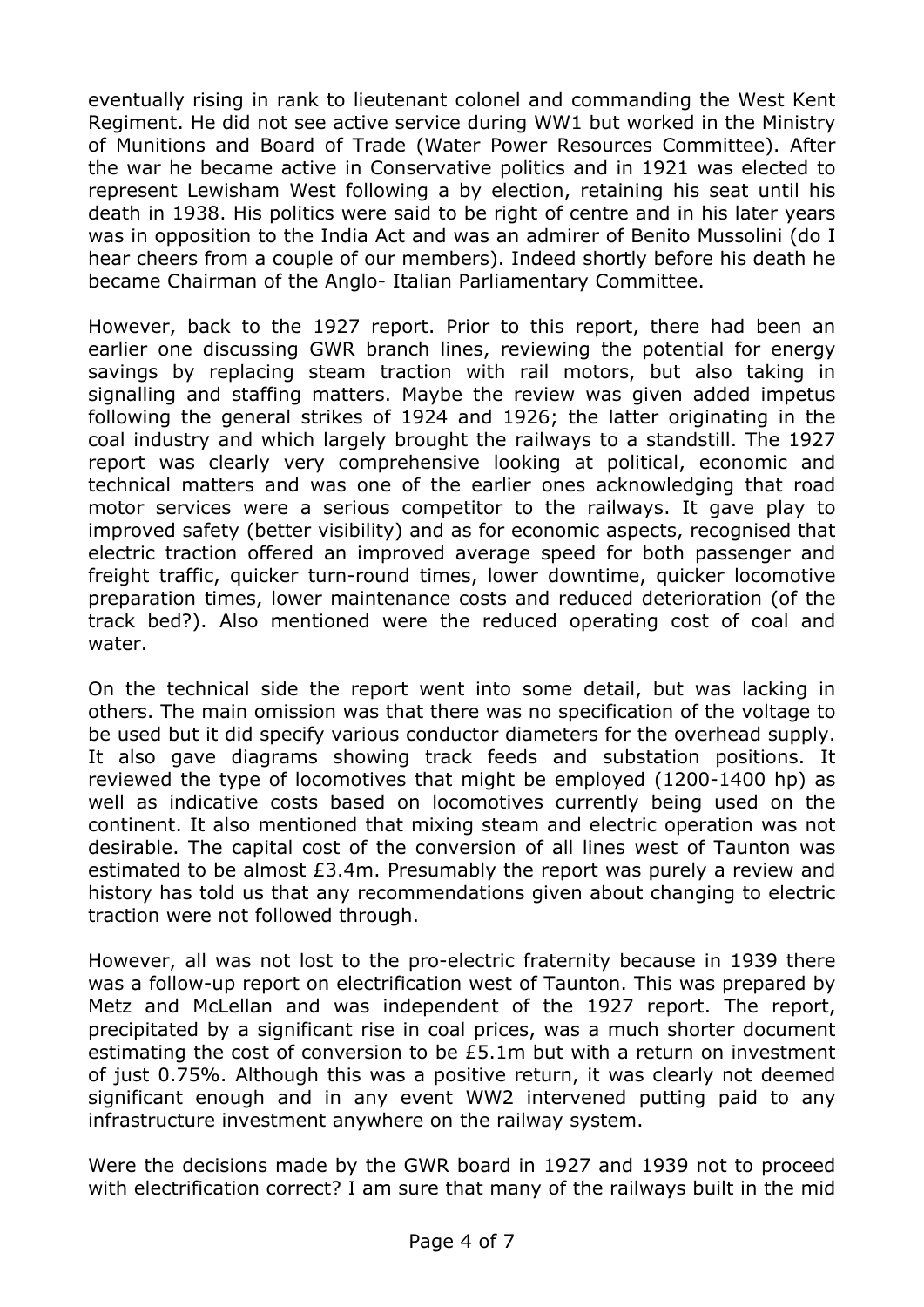and late 1800's were justified on much less sound economic and technical arguments and more on egos. Of course accountants and financiers were becoming more influential, not to mention the lobbying and hidden agendas of others such as the Trades Unions and the coal mining industry. I would like to think that if the proposed electrification of lines to the west of Taunton had gone ahead, there would have been less compelling reasons for Dr Beeching's axe fall so heavily and many local communities would still have an alternative to roads to reach out to the rest of the country.

Finally, if electric traction, even as it existed in the 1920's, had been around at the time that IKB was building his extensive rail network, I am sure that he would have opted for it. **Ian Shulver.**

#### **Italy Breaks Speed Records. (Railway Magazine, January 1940)**



Publication of the official details makes it clear that on the test run of July 20th, 1939, from Florence to Milan, Italy secures a world speed record of the greatest importance. By covering the 195.8 miles from Florence to Milan in 115.2 minutes, a start to stop average of over 100 miles per hour was obtained for the first time in railway history, so far as we know from all published records; the actual start to stop speed was 101.8 miles per hour. The train used was one of the latest ETR200 three-car articulated electric units, completely air conditioned with accommodation for 100 first class passengers, kitchen, baggage and mail space and three lavatories; each triplet measures 206 feet 3 inches overall and weighs 107.5 tons empty or a little under 120 tons with a

full compliment of passengers and luggage. One of these units was illustrated on page 278 of our October 1939 issue. On this occasion the Italian Minister of Communication, the General Manager of the Italian State Railways and a distinguished company of engineers and journalists were on board. Prior to this the fastest railway run in Italian history had been made by one of the earlier three-car sets, which on a similar test run, on July 27th 1938 covered the 132.9 miles of the Rome-Naples Direttisima from Rome to Naples Central in 83 minutes at a start to stop average of 96.1 miles per hour, attaining 201 kph on the 1 in 167 falling gradient from Campoleone to Cisterna; it is only recently that detailed particulars of the latter run have also become available.

Among the extraordinary features of the latest achievement were a speed of 82 to 90 mph maintained steadily up the 10.75 miles from Prato to Vernio, on an average inclination of 1 in 106; also the fact that the great Apennine Tunnel, which with its length of 11.5 miles is the second longest in the world, was entered at 99mph and left at 109mph. Along the Florence-Bologna Direttisima there is considerable curvature; out of 22 curves between Prato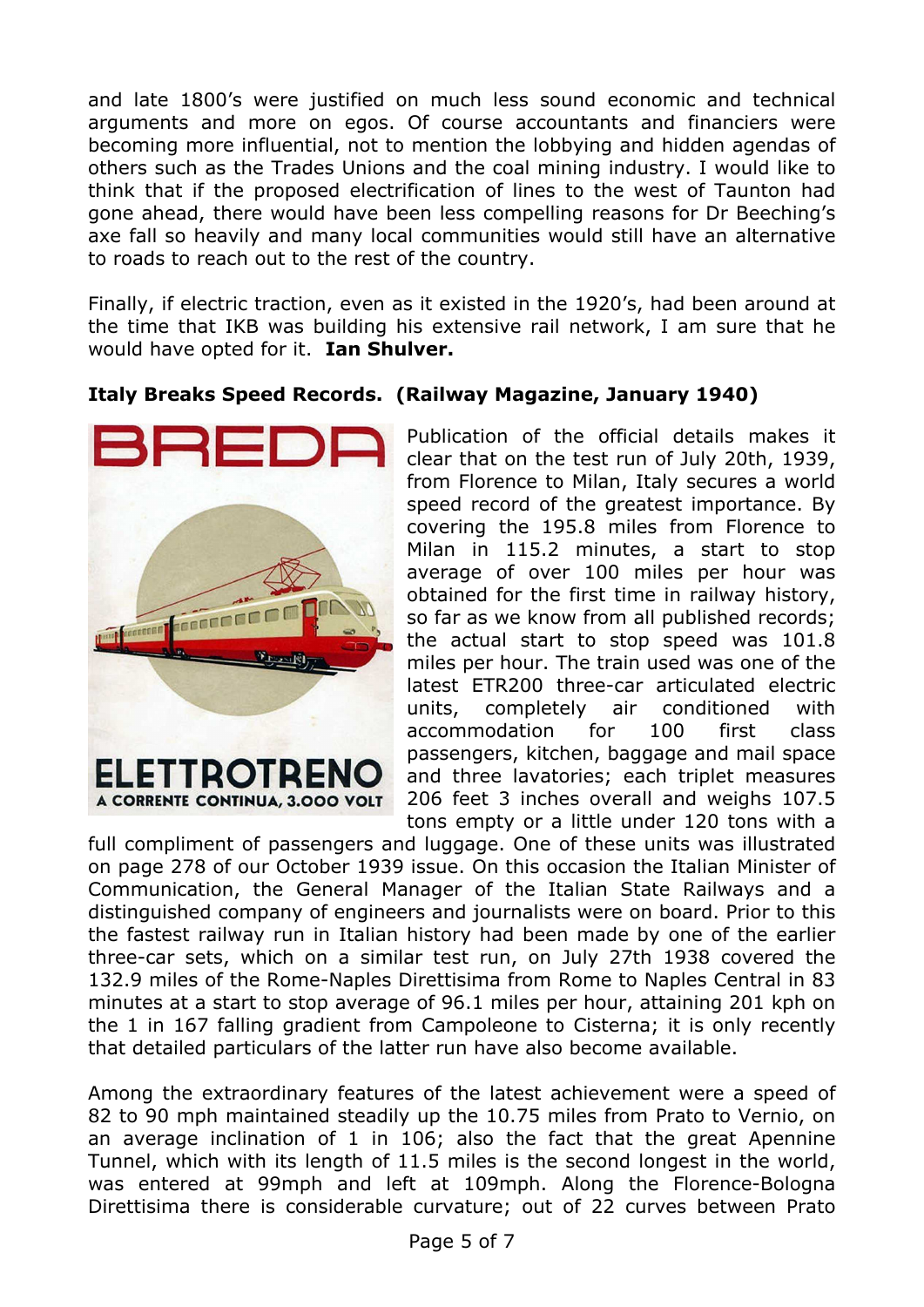and Vernio twelve are of 30 chain radius but as just mentioned the speed over this length was a no point less that 88 mph.

At S. Benedetto, immediately beyond the main tunnel (there are 28 tunnels in all between Prato and Bologna) speed was reduced to 90mmph for a 35 ch curve and there were similar reductions for 40 chain curves between Grizzana and Vardo, so that there was restraint on speed from S. Benedetto down to Bologna. The maximum speed reached on this section was 118mph. Nevertheless, the time for the 60.2 miles from Florence to passing Bologna at 50mph was exactly 39 minutes, notwithstanding the fact that from Prato to the summit level in the Apennine Tunnel, 1,058 ft above the sea, the line rises 845 ft. From Bologna to Milan the line is throughout on very easy gradients and apart from the slacks for curves mostly slight, the train had a clear run. The altitudes are 144 ft at Bologna, 111 feet at Modena, 256 ft at Fiorenzuola (beyond Fidenza), 170 feet at Piacenza, 256 feet at Lodi and 462 feett at Milan. The slowings were 83 mph through Modena (30 chain curve), 87 mph at Reggio Emilia for a curve of the same radius, 93 mph at Parma (50 chain curve), 100 mph at Fidenza, 63 mph at Piacenza (20 chain curve), 81 mph at Lodi (40 chain curve), and 75 mph at Rogoredo (30 chain curve).

Elsewhere the speed was kept continuously at well above the 100 mph mark. From Bologna to Fidenza it was mainly between 108 and 120 mph and after a slight check through Firenzuola on a faintly falling gradient the highest speed for the journey, 203 kph or 126 mph was attained. The remainder of the trip until the slack at Rogoredo heralded the approach to Milan was run mostly at 90 to 102 mph, up a steady rise which from Lodi onwards averages an inclination of about 1 in 700. Including all the slacks enumerated from Bologna onwards the 123.7 miles from Lavino to Rogoredo were run at an average of 109.2 mph, an astonishing performance.



*Captions. The picture on the left shows an ETR200 three car articulated train in service on Italian State Railways. The picture on the right shows an ETR200 train on static display at the 1939 New York World Fair. Note the authentic Italian style overhead electrification. Also, the astute observer will notice an example of LMS coaching stock in the background.*

As a result of experience gained on this run, it has been decided substantially to accelerate these high-speed units at the next revision of the Italian